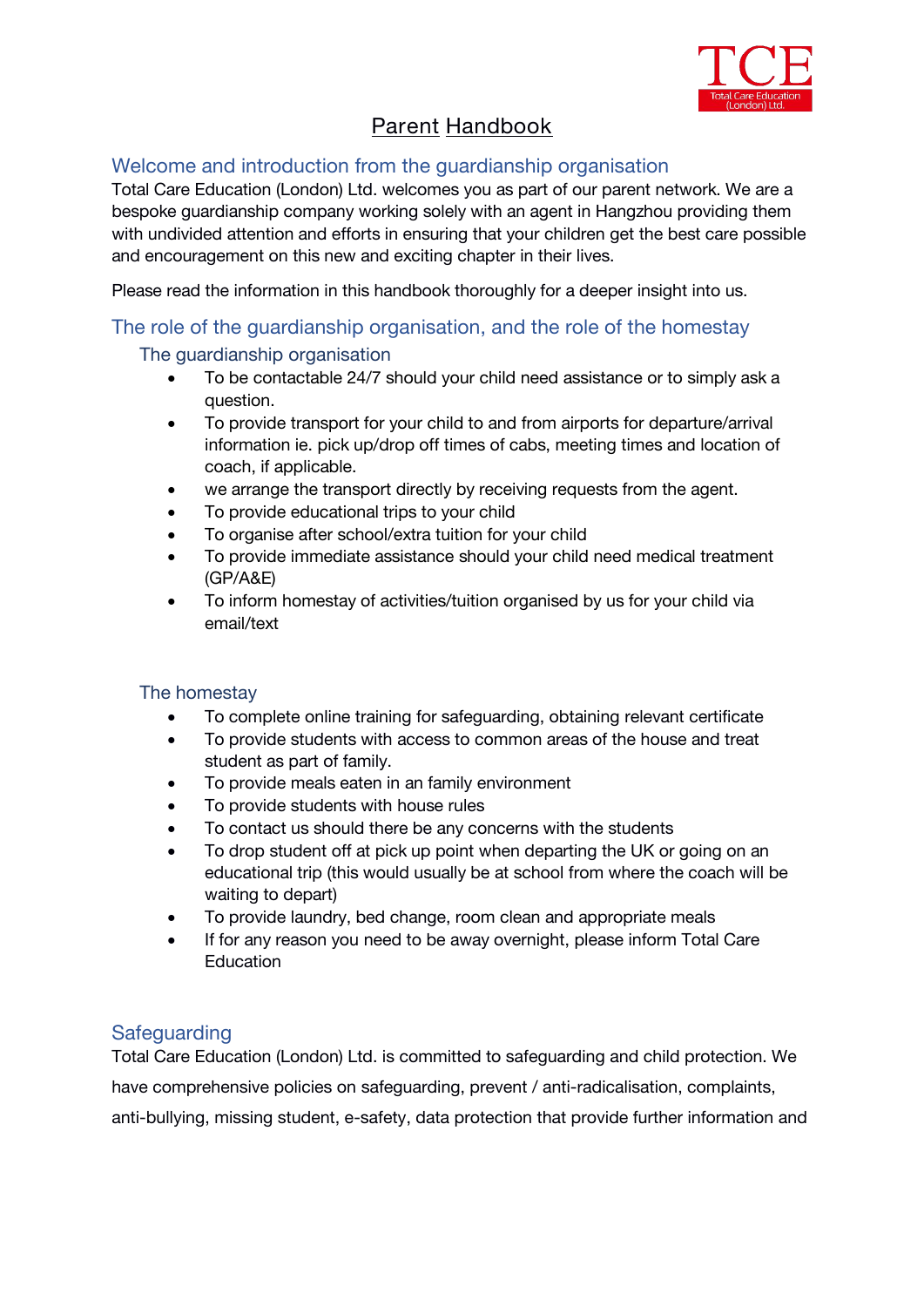

outline our procedures. Please refer to our website for a comprehensive policy on safeguarding.

#### Contact Details

There may be times that you need to contact us. We are always here to assist you with any requests or concerns that you may have. You can contact in the following ways:

| General enquiries                       |                                               |
|-----------------------------------------|-----------------------------------------------|
| Telephone (office hours [9am-6pm)       | 07718662748                                   |
| Email                                   | Mariap.totalcare@gmail.com                    |
| WeChat                                  | tcemaria                                      |
| <b>Emergencies 24/7</b>                 |                                               |
| Telephone                               | 07718662748 Maria Pink<br>07751758370 Pam Fei |
| Safeguarding concerns                   |                                               |
| Designated safeguarding Lead Maria Pink | 07718662748                                   |
| Deputy Designated Lead Pam Fei          | 07751758370                                   |

Services provided by *Total Care Education (London) Ltd. include but not limited to:*

1. Acting in loco parentis for the student in the absence of parents; eg. parents evening, meetings. Liaison with school in the event of any concerns.

2. To assist with opening bank accounts, purchasing UK SIM cards and top ups, purchasing Oyster travel cards, police registration, purchasing of uniforms and educational material

3. To find them accommodation within host families that have had criminal record check and been visited by a member of staff to ensure they have the correct facilities to look after the student

4. Looking after the students' health, welfare and safety.

5. Responsible for any transport needs; eg. airport transfers, school runs, educational excursions, and other.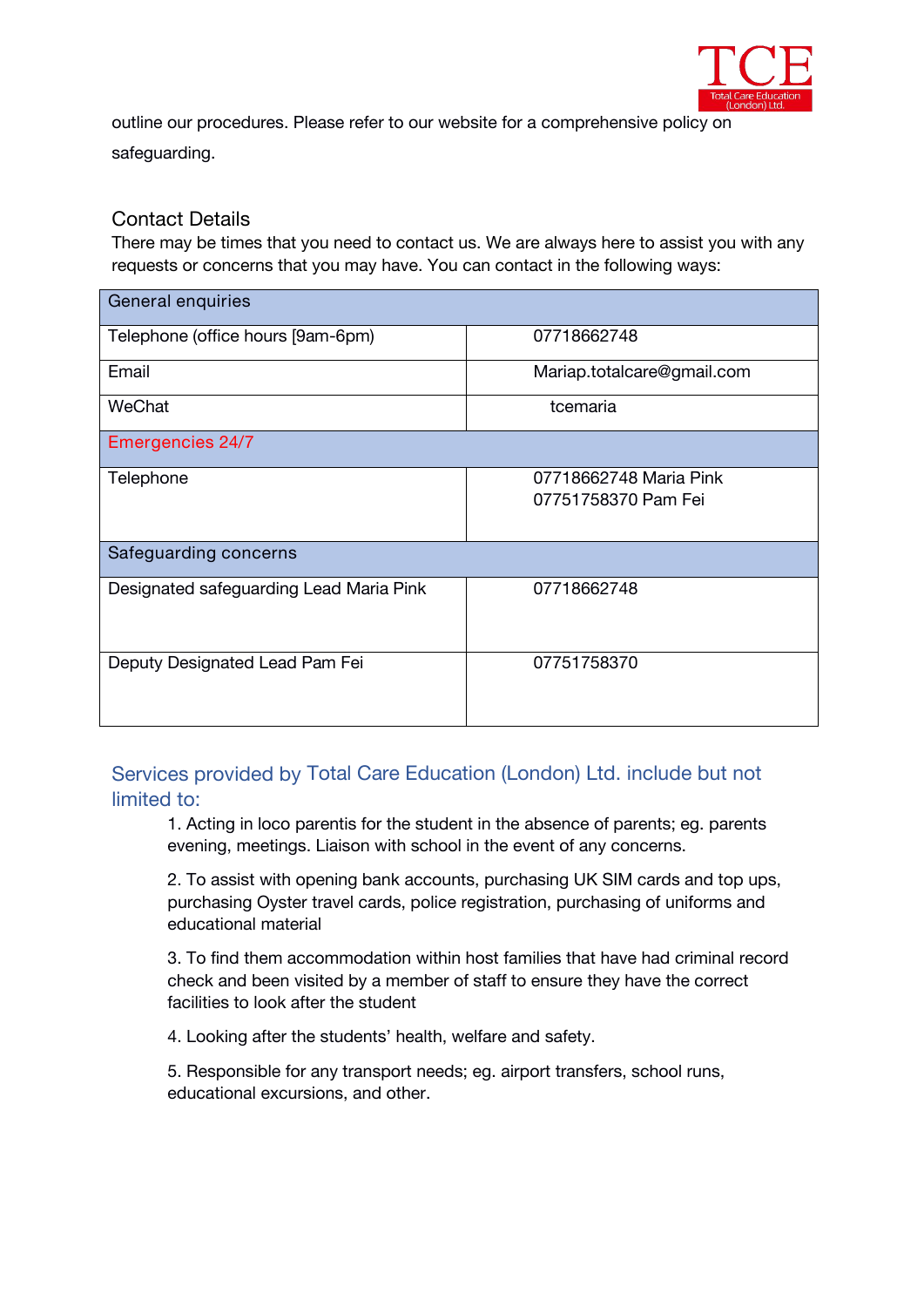

6. To be available 24 hours a day 7 days a week to provide support or advice if needed; eg. passport/BRP/travel card/bank card loss, help with immigration issues, become ill or GP enquiries, or simply if they are having any worries at all.

7. Planning educational excursions and extra tuition if necessary.

8. IELTS booking assistance

# Transport Arrangements

# Transport Arrangement

Once Total Care Education (London) Ltd. is informed of flight details, the arrangements are made to pick up students from the airport via cab or coach (dependent on number arriving, via trusted partner companies). A representative of Total Care Education (London) Ltd. will be at the airport to welcome the students and escort the to central drop off point where host families will be waiting and introduced to the students in a relaxed and friendly environment where they can get to know each other before departing home.

# Change of plan?

There may be occasions when plans may change at the last minute. Total Care Education (London) Ltd. will ensure that action is taken promptly making alternative arrangements to facilitate the situation. Although no charges will incur, please do try and give at least one to two weeks notice for any changes.

#### **Emergencies**

Total Care Education (London) Ltd. will respond to any requests to provide emergency support and accommodation for students. For example, this could be due to a medical issue or suspension. Where possible the student will be placed with their usual homestay, but if this is not possible, they will be cared for by another homestay family who works for our organisation.

# Homestay accommodation

- *The home will have all the amenities necessary ensuring a comfortable environment for the student's stay.*
- *The students will be provided with a bedroom which will consist of a bed, chest wardrobe, chest of draw, desk with lamp, laundry basket, radiator, and sufficient room lighting.*
- *Meals will be provided at appropriate times, usually in a family environment.*
- *Student will have access to all communal areas and outdoor garden space.*
- *Host family will give students a touraround the surrounding area and local shops in their first week in the UK.*
- *Host family will inform the students of house rules and will also have a copy of our rules given to students ofwhich acopy is added in this handbook (appendix 1) for your information.*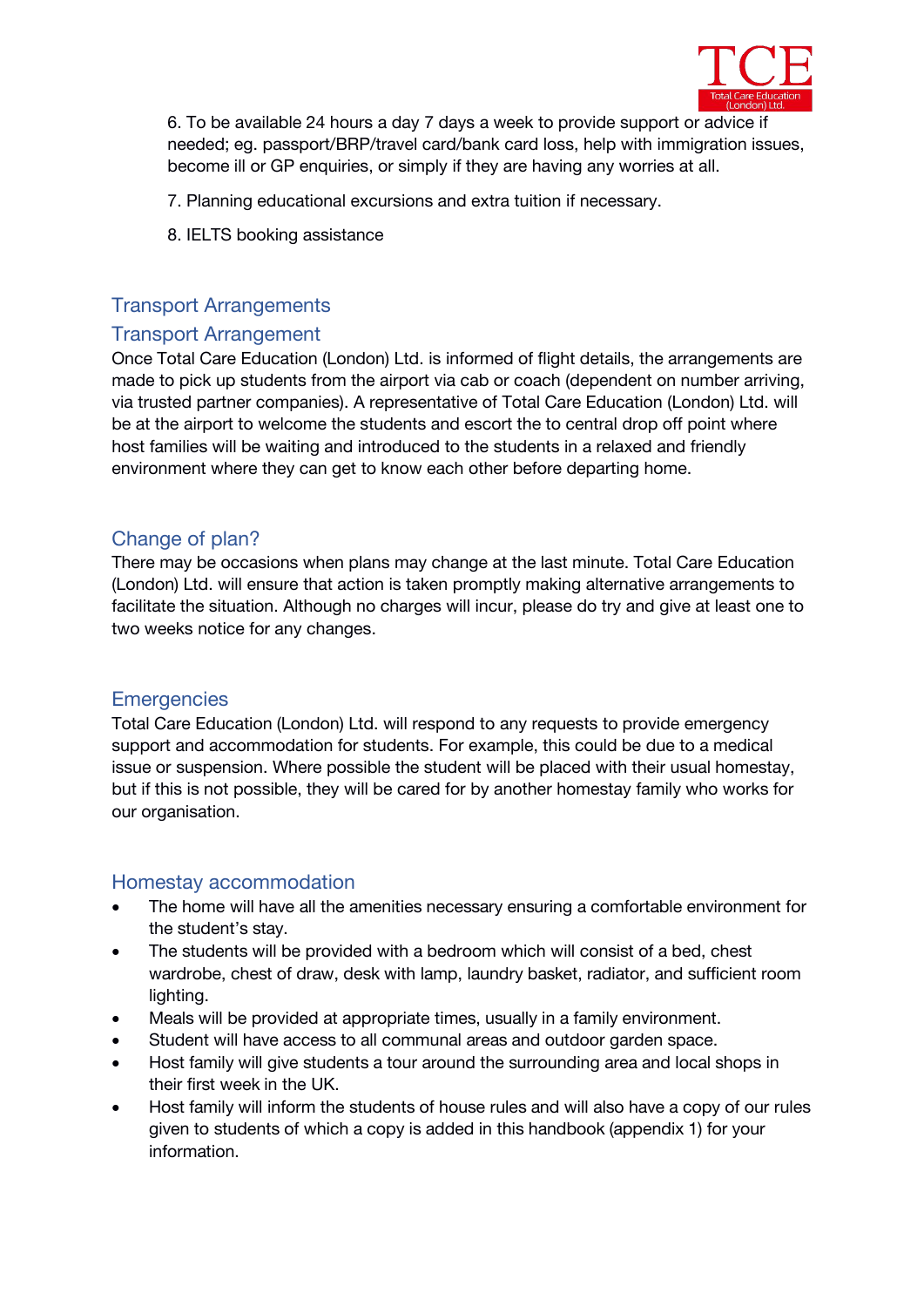

#### Updates on student's welfare and academic progress

Total Care Education (London) Ltd. will be updated on academic progress of students by International Student Liaison who will also inform us of any problems that students may be having physically or mentally along with any feedbacks from host family as to their wellbeing. For this, we are contactable 24/7.

# **Expenses**

Total Care Education (London) Ltd. will open bank accounts for each student and link it with school finance department. Parents will transfer a lumsum of money to the finance department who will then filter £50 pocket money into each student account weekly. Should the students request more money for any particular reason, the parent will be notified first for their approval. The finance department will then be given the go ahead to transfer the extra amount.

# Life in the UK

Living in the UK may be quite different to the life your child is used to. Every country has its own customs and it may take them a while to get used to these. Please do not worry, this is most normal. Here are a few examples of British customs to help you understand what is expected:

**Meeting people:** Sometimes British people come across as being reserved but usually they are kind, helpful and welcoming of visitors. British people usually greet each other with a handshake and use their title and surname, until being invited to use their first names. For example, when meeting a new contact, they may greet saying "Good morning Mr Harris". Due to the coronavirus, greetings have changed, and handshakes are not currently being used. A verbal greeting is perfectly acceptable, whilst maintaining social distancing.

**Queues:** The British people love queues! When waiting their turn, for example in a shop, bank or for public transport, people form a line one behind the other so that they are served in turn. It is considered rude to push in. Due to the coronavirus, spaces between people waiting in the queue are currently larger, so please ensure that your child is aware of the need to maintain a suitable distance. In the UK this is currently 1 metre or more. Shops in the UK are currently limiting the number of people allowed inside at any one time, so your child may need to queue more often than in usual times. Some shops and services have clear instructions and markers to show where shoppers should stand. Please explain to your child that they should respect the instructions given.

**Please and thank you:** British people greatly appreciate politeness. This means when you would like something you would start a sentence with the word "Please", for example, "Please may I have a sandwich?" When you have received something, you should always reply with "Thank you".

**Sorry!** The British people are often heard to say "Sorry!" This word is used if people accidently bump into each other or make a mistake. Often people say it even if they were not to blame (for example, a person bumped into them whilst walking in the street).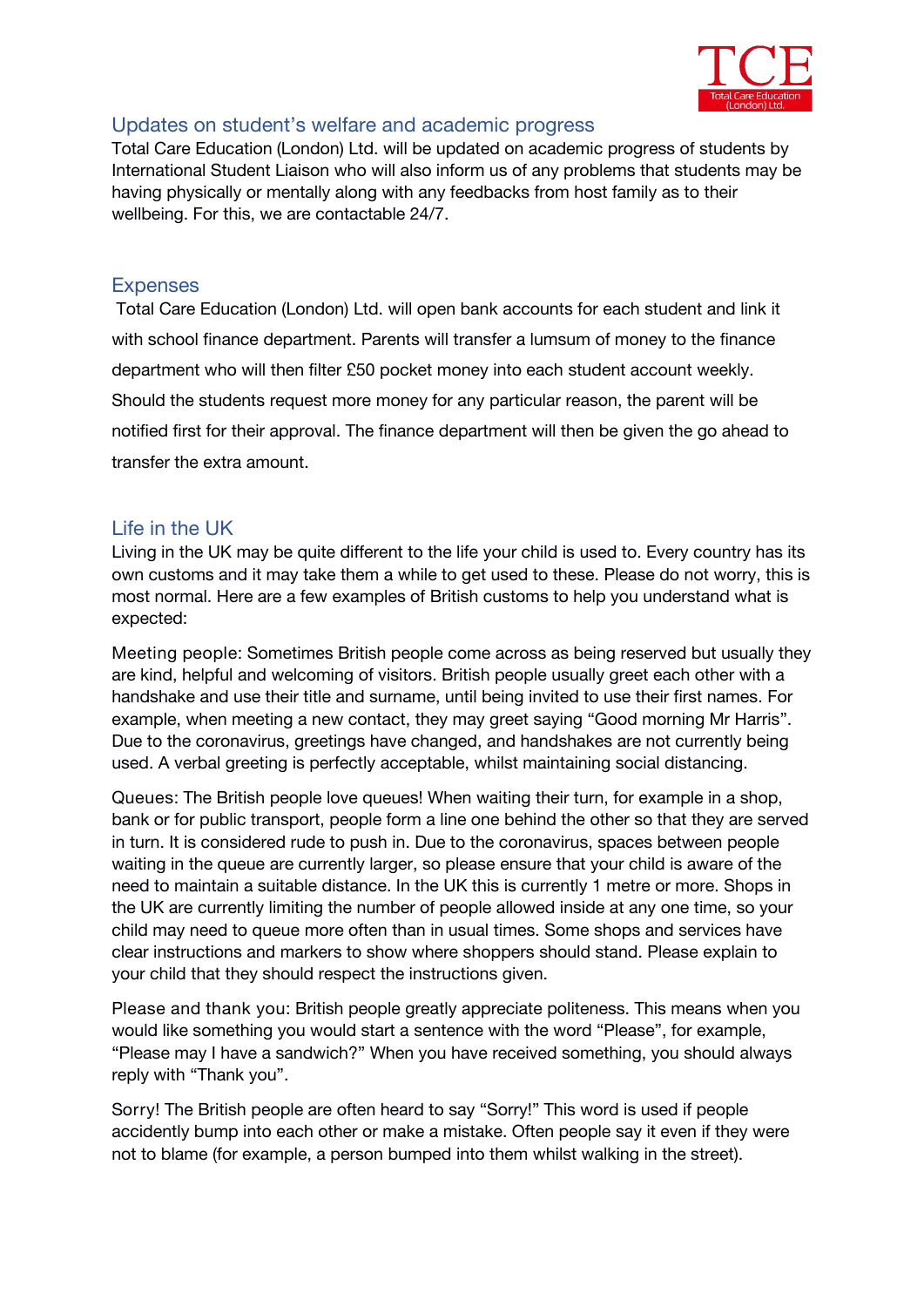

**Mealtimes:** It is considered polite to wait for all people at the table to have their meals in front of them before you start to eat. Knives and forks are used to eat the vast majority of main courses, although some British families may use other cutlery to suit the cuisine. Knives and forks are placed together to indicate that the diner has finished. It is not considered polite to eat with your mouth open, speak whilst eating or to make noises whilst chewing. Similar to the beginning of the meal, diners usually wait until everyone is finished before leaving the table, and often time is spent having a chat around the table. When leaving the table, it is polite to thank the host family for their meal.

# What to expect from the homestay

Total Care Education (London) Ltd. expects all their students to be polite and courteous when staying with a homestay. A homestay is not a hotel and the expectation is that your child will be included as part of the family. As such, they will be expected to engage with family members, joining them at mealtimes, and possibly helping with chores such as laying the table. Your child's homestay will explain their own house rules to them when they arrive. Please do ask them if you have any questions.

# AEGIS

Total Care Education (London) Ltd. *is currently seeking accreditation from AEGIS.* AEGIS stands for the Association for the Education and Guardianship of International Students. Their purpose is to safeguard the welfare of international students studying at schools, colleges and universities in the UK, making them feel safe, welcomed and cared for. Through a rigorous accreditation process, they provide peace of mind that those offering guardianship services to students meet the very highest standards of care. As part of this process they periodically ask parents to complete a questionnaire to share their views of our services. We would be extremely grateful if you cooperate with this request when asked.

# **Liability**

Please note that the homestay provider and Total Care Education (London) Ltd. will not be liable for any damage arising from conduct and/or behaviour of any student placed with the homestay by the guardianship organisation. If the student damages, destroys host family properties, the family will provide us with photography evidence of damage and if it is found that the damage was done by the student's negligence, the student will be charged for repair or replacement.

# Responsibilities during a pandemic

Pandemics can cause major disruption to travel and schooling. It is important in such events that Total Care Education (London) Ltd. takes advice from the government, Public Health England and the World Health Organisation. AEGIS also provides guidance for members to follow. This is regularly updated as a situation develops. Usually, in a pandemic it is important to restrict movement so as not to spread the disease further. That means boarding school students would usually remain at school. In the event of a pandemic Total Care Education (London) Ltd. may not be able to offer homestay accommodation for your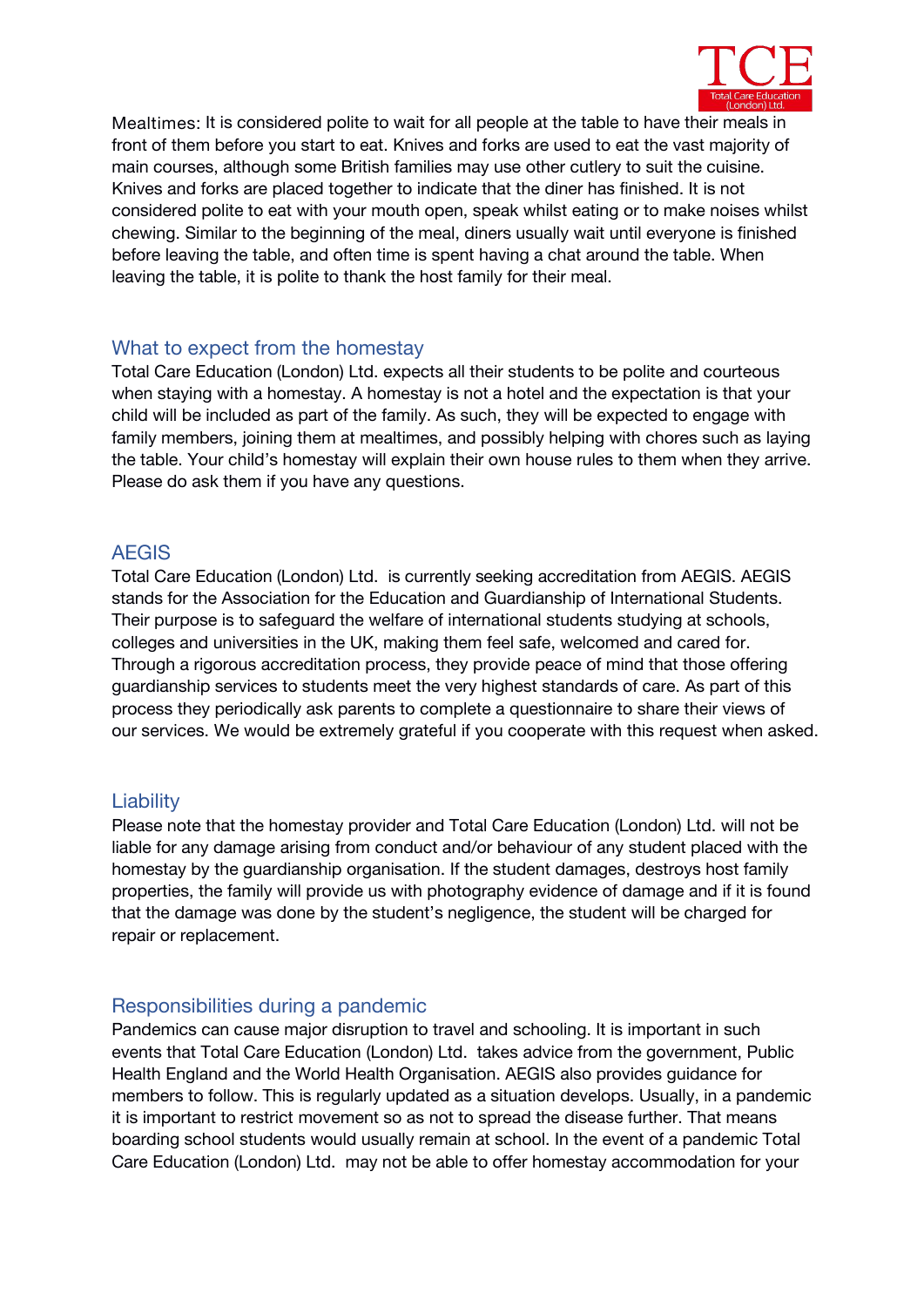

child as this could place students, homestay families and the wider community at risk. Total Care Education (London) Ltd. will work with you to find flights to home countries where required. Total Care Education (London) Ltd. will work with schools to meet students' needs during a pandemic.This could be by helping to support students to learn remotely as directed by the school. Total Care Education (London) Ltd. will work with you and your child's school to find suitable quarantine accommodation for students where required.

Appendix 1.

Rules for Students

- 1. Conform to normal rule of family life and to contribute to routine operation of the household\*
- 2. Make an effort to participate in family activities.
- 3. Show consideration and tolerance to host family
- 4. Respect household rules including family curfews,
- 5. Inform the family if he/she will not be home for a meal or will arrive home late,
- 6. Staying out overnight is not allowed unless authorized by a member of staff AND written consent from parents in advance.
- 7. Invite a guest to the home only with the knowledge and permission of the host family,
- 8. Always seek your host parent's and guardian's permission before making plans. Be sure to tell the at least 3 days in advance with written notice from parents. The notice should include the following information:
	- a. Where you would like to go
	- b. Who will you be going with
	- c. What date is the event taken place
	- d. How you will get there
	- e. When you will be home
- 9. When making out of town travel plans, the student must ensure he/she's in a group of 3 students or more and at least one of them is over 18.
- 10. One male student and one female student stay overnight in the same room is forbidden.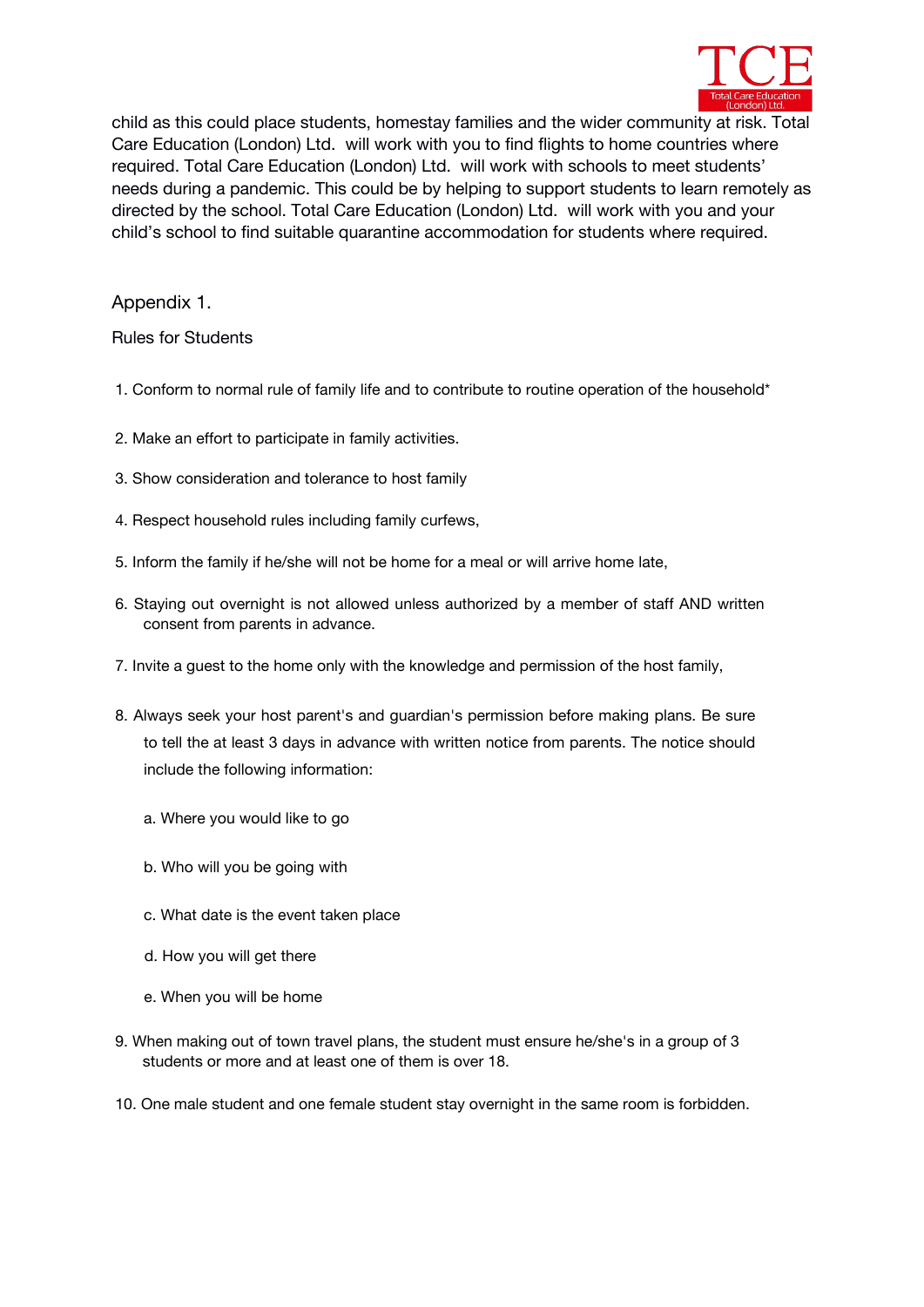

- 11. Respect Homestay parents' concerns: Homestay family may refuse to give student permission to participate in some activities. Reasons for their refusal might include: concern for the student's safety and/or conflict with family plans.
- 12. Consult the host family before using household appliances or equipment and use them in ways approved of by the family.
- 13. Use the telephone for reasonable lengths of times, ask permission to make long distance calls and makes these calls collect or using a calling card,
- 14. Do not place calls after 10 p.m.
- 15. Clean up before leaving his/her room every day.
- 16. Exercise consideration and good judgment—communicating with host family from time to time.
- 17. Promptly reimburse the family if he/she causes any damage in the home.
- 18. Do not enter host bedrooms, private rooms without host family permission,
- 19. Do not borrow money from host family members
- 20. Abusive, aggressive or inappropriate behaviour are forbidden to both students and the host families,
- 21. Always be suitably clothed and covered when in the presence of host family members.

#### Curfew

Weekdays (Monday through Friday)

1. Normally, school nights are work nights, the students are encouraged to go to bed before 12.00

2. Time in the work nights will be required for homework and study.

3. Exceptions are special family activities and school or Full-Care services events (dances, sports, and excursion).

#### Weekends

1. Destinations, transportation, curfew, and activities must be approved by parents.

2. Be home by the time agreed to by your homestay parents.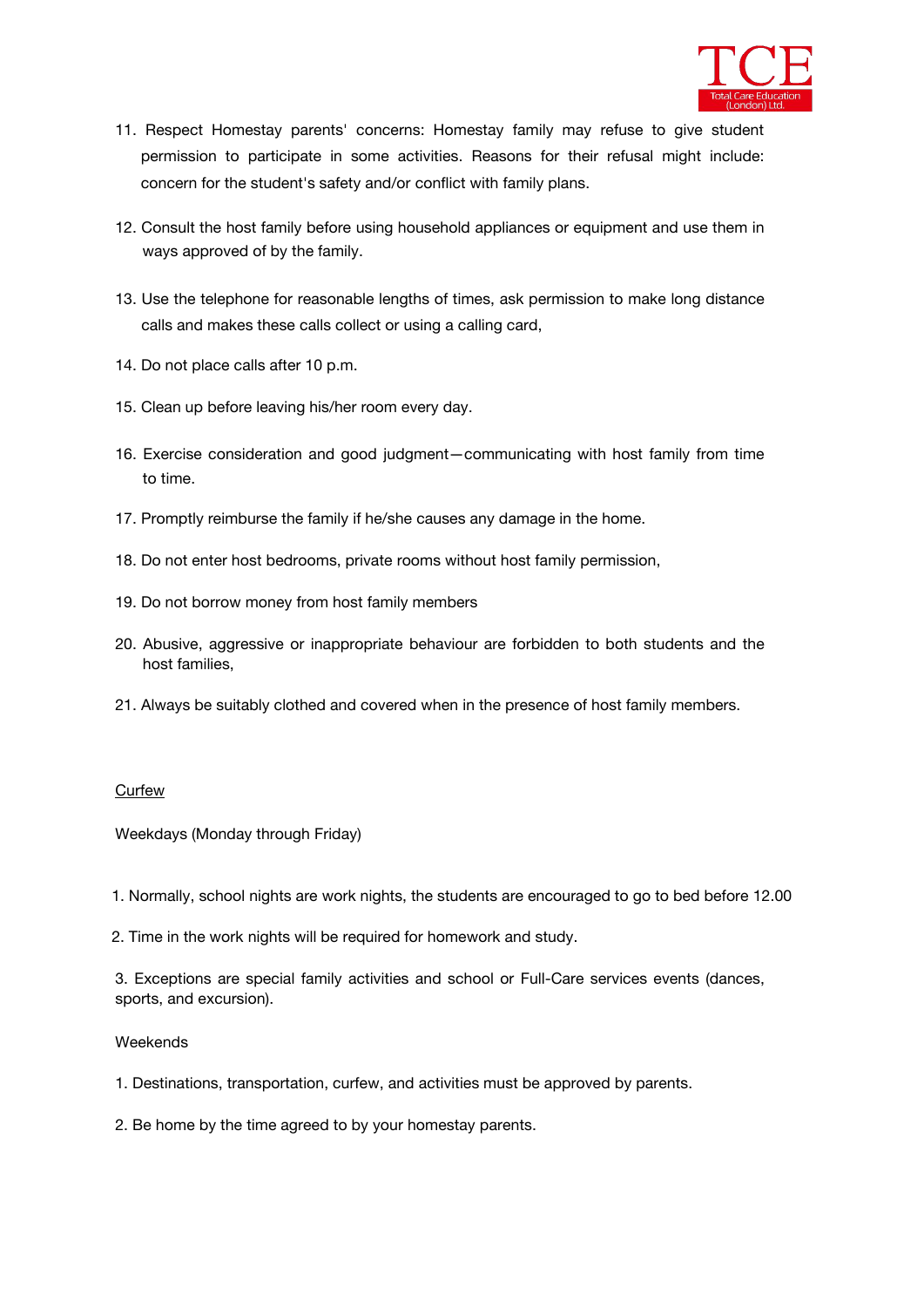

- 3. Overnight stays outside the family home are subject to the approval of the parents, and the student's guardian(s) Out of town travel with persons other than homestay family members is subject to the approval of homestay parents, the guardian(s) or the student's parents are not allowed
- 4. As an international student in the UK on a Study Permit, He/she must obey the law of having alcohol and cigarettes.

**Internet**

- 1. Student should demonstrate a moral and ethical approach to the use of technology.
- 2. The students are encouraged to have candid discussion with Host families regarding Internet conduct and usage.
- 3. Stuck on computer or smart phones or any other appliances overnight chatting, watching movies or playing games will not be allowed. These articles will be confiscated by the host families (approved by students.' parents) if playing games and chatting on computer or smart phone is abused.

#### Room

- 1. The student needs to take good care of his/her room in host family, which will be furnished with a beds dresser, closet, mattresses, pillow, and bed linens. Changing room decorations, moving furniture is not allowed unless approved by homestay parents.
- 2. Student's room will have an adequate study area with a chair and desk. A lock may be considered and, if a lock is used, the homestay parents have right to have a duplicate key. The student and homestay parents will need to talk about how much time the student wants to spend alone. Respecting privacy is important; but too much time spent alone or writing/talking in Chinese means less time spent practicing English.

#### Bathroom Use

- 1. You should find out what your family's expectations are concerning the use of the bathroom. It is important to know when you can shower or bathe and for how long.
- 2. You should not take showers after 10:00 p.m. if it disturbs the. family.